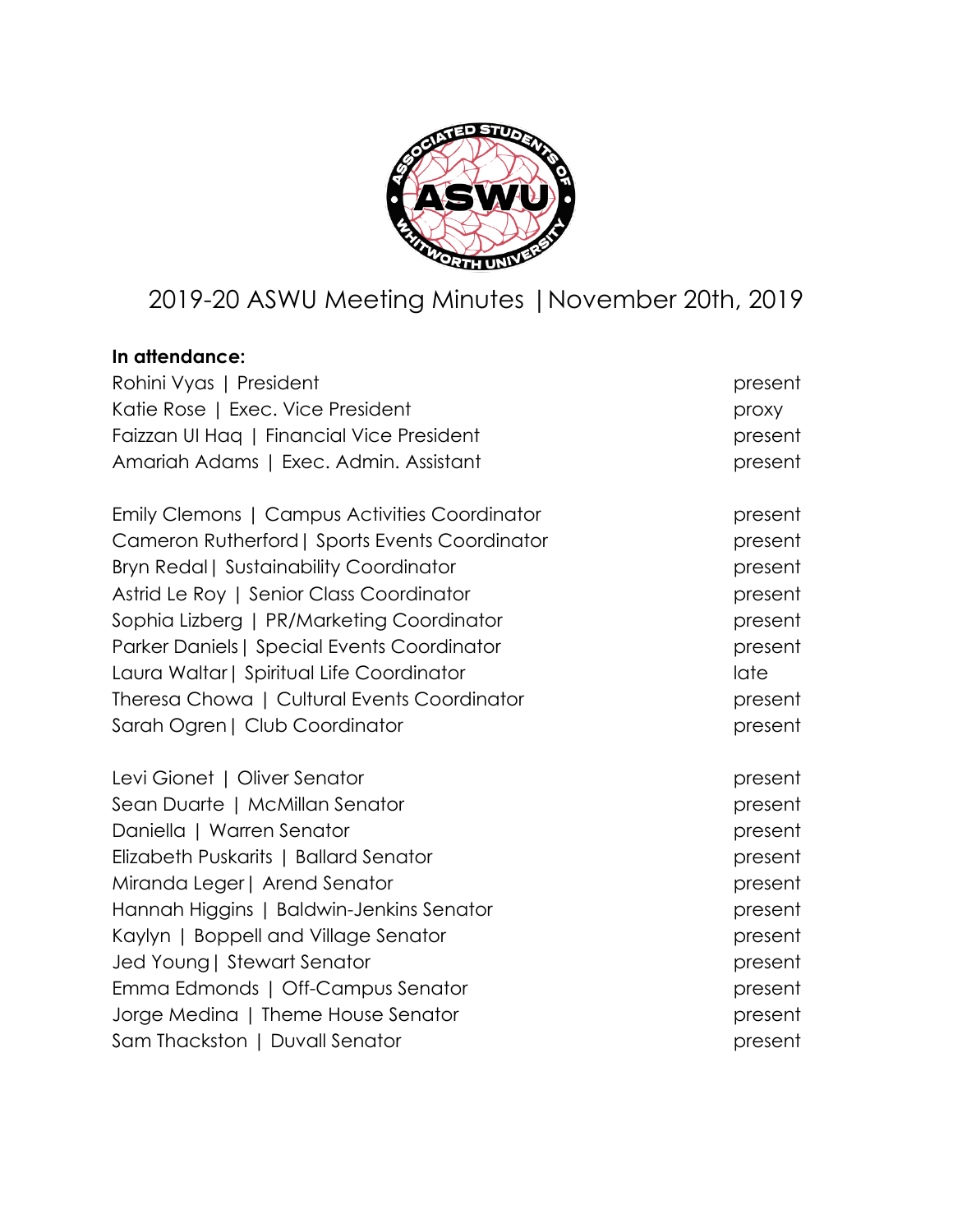| Ali Brandt   Off-Campus Representative           | late    |
|--------------------------------------------------|---------|
| Behzad Barami   Off-Campus Representative        | present |
| Grace Fleming   Off-Campus Representative        | present |
| Grant Hill   Duvoliver Representative            | present |
| Timothy Leslie   Stew-B-Ville Representative     | present |
| Diana Diaz   Theme-Bop-End Representative        | present |
| Aeron Sugui   Warren Representative              | present |
| Aditi Beesani   Global Engagement Representative | present |
|                                                  |         |

 $\_$  , and the set of the set of the set of the set of the set of the set of the set of the set of the set of the set of the set of the set of the set of the set of the set of the set of the set of the set of the set of th

 $\_$  , and the set of the set of the set of the set of the set of the set of the set of the set of the set of the set of the set of the set of the set of the set of the set of the set of the set of the set of the set of th

Meeting brought to order at 5:00 PM in ASWU Chambers. Honored original caretakers of the land. Mission Statement read by Theresa Introductions

#### **Approval of Minutes**

Motion by Miranda, seconded by Tim in Favor 14 | opposed 0 | abstaining 0 Motion passes

#### **Club Coordinator Updates**

Sarah: hello, update form gaming club

#### **Gaming Club**

Emily: I'm the president of gaming club. We don't have very many events. We have a 600% of members coming to meetings. We meet Saturday 12-4 Eric Johnston 308. We are currently in the planning stages of WhitCon. Again, no major events rather than weekly meetings. Which are in the computer lab in Eric Johnston. We will have the same hours throughout Jan term. Email me at: ecalibrees21@my... or Whitworthgamingclub@gmail.com. Recently started doing D&D with smash bros club. The guy from there leads it. If you have more questions about D&D, we have a cite where you can create characters online. We started that in the last 3 weeks. Email us if you have questions.

#### **Filipino-American Student Association**

Nate: I'm the co-president. We had our first general meeting on September 9th. We have currently completed 2 fundraisers and are doing a 3rd. KrispyKreme fund raiser doubled the amount raised. We also did a food truck collaboration with the island style food truck. Our next one is going to be Threads of hope fundraiser, selling bracelets made by Filipino families. They get the profits, and some comes to us. We are planning on an event in December which will be a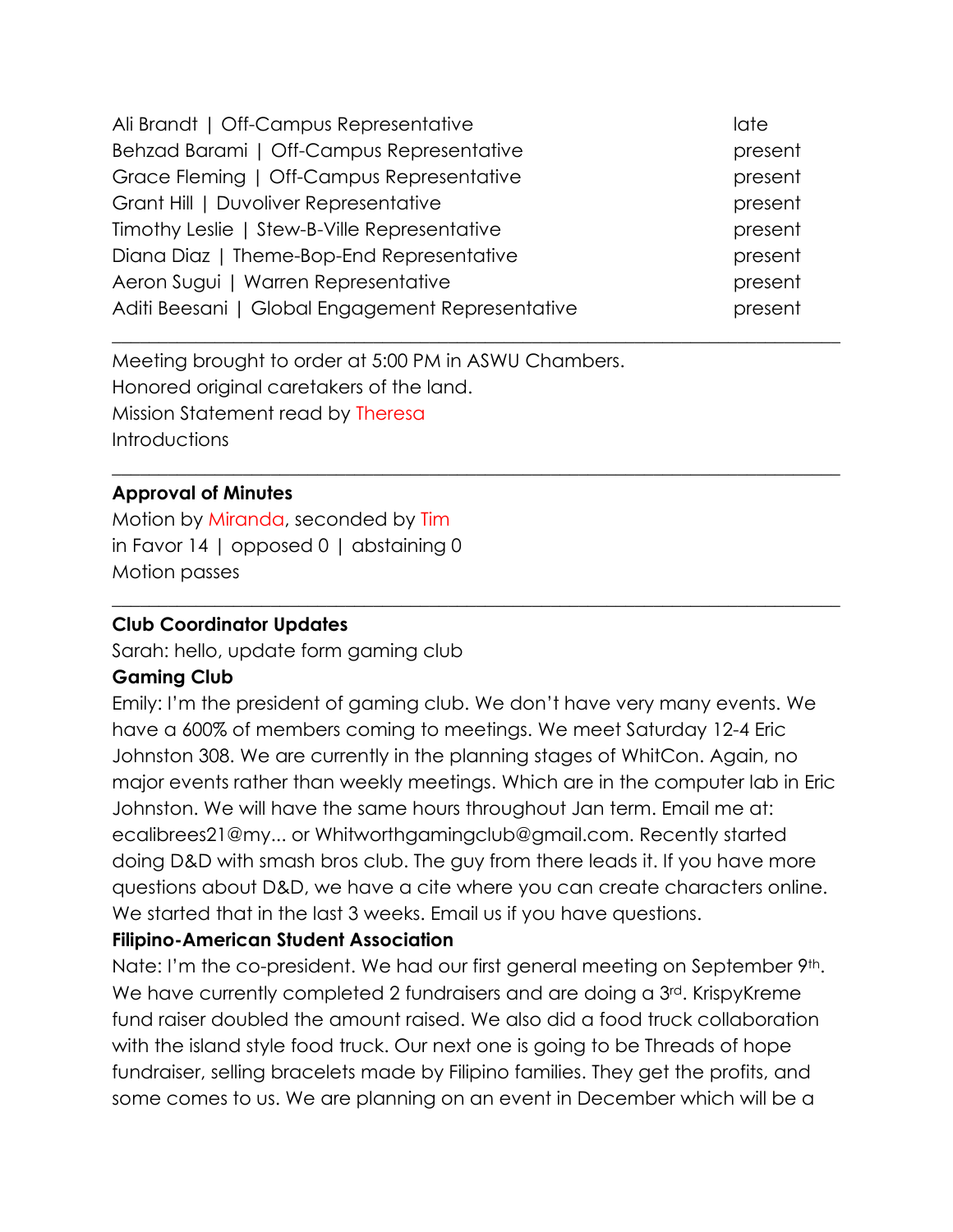Christmas event. In the spring we plan on attending in April northwest FASA event. Fundraising for that and possibly requisitioning. Best contact is ndikia20@my... We don't have weekly meetings.

#### **Ultimate Frisbee Club**

Scott: this year, before the darkness… we practiced Tuesday and Thursday 4-6. Now we are doing it at the URec after hours from10-11 pm on Tuesdays and Thursdays. We went to a tournament in Missoula in October. Went to Gonzaga in November. There was a pickup tournament early in the year and we got good turnout. In the spring we're going to 5 tournaments. As far away as Stanford. We also want to host a tournament this year at the beginning of April. We are still taking on new members. The best contact would be Smaxa20@whitworth...

 $\_$  , and the set of the set of the set of the set of the set of the set of the set of the set of the set of the set of the set of the set of the set of the set of the set of the set of the set of the set of the set of th

#### **Speaker**

Jacob: I was a Duval zone rep. now I'm with the SIRC. In the springtime, end of April we review STEM research projects. We're doing some presentations of research in general. We need help to put together a visual from anyone who is good at art. Anything science or stem based. We're doing a kiosk in the hub to vote for the artwork you like the best. If you would like to submit something, talk to Keith Lambert. Contact jco20@my... The visual we want is to put up a poster involving science. There aren't too many guidelines. Due date: start voting next week. The Sunday after thanksgiving is the cut off for submissions. Please submit a Pdf or jpeg please.

 $\_$  , and the set of the set of the set of the set of the set of the set of the set of the set of the set of the set of the set of the set of the set of the set of the set of the set of the set of the set of the set of th

## **FVP Updates**

#### Faizzan: Capital: \$19,125.58 Unallocated: \$ 18,660.56

We met this last Sunday with some requisitions. The first was by athletic training \$400 for conference in Coeur D'Alene. 20 students with them will be attending. We have a cap per student, which they did not exceed, so the \$400 for travel approved. The second, developer's student club, wanting \$150 for upcoming events, even though they are sponsored by google developers. The third, is conference in Colorado. Association of Mongolian students for American. Great way for them to make connections. This was \$200. The Asian alliance club, which is a new club is wanting \$300 for yearly expenses. This was approved. The next one requires a vote. It's students for life to attend a conference. They're sending 9 students from their club, and they requisitioned \$900. The finance committee recommends we approve it.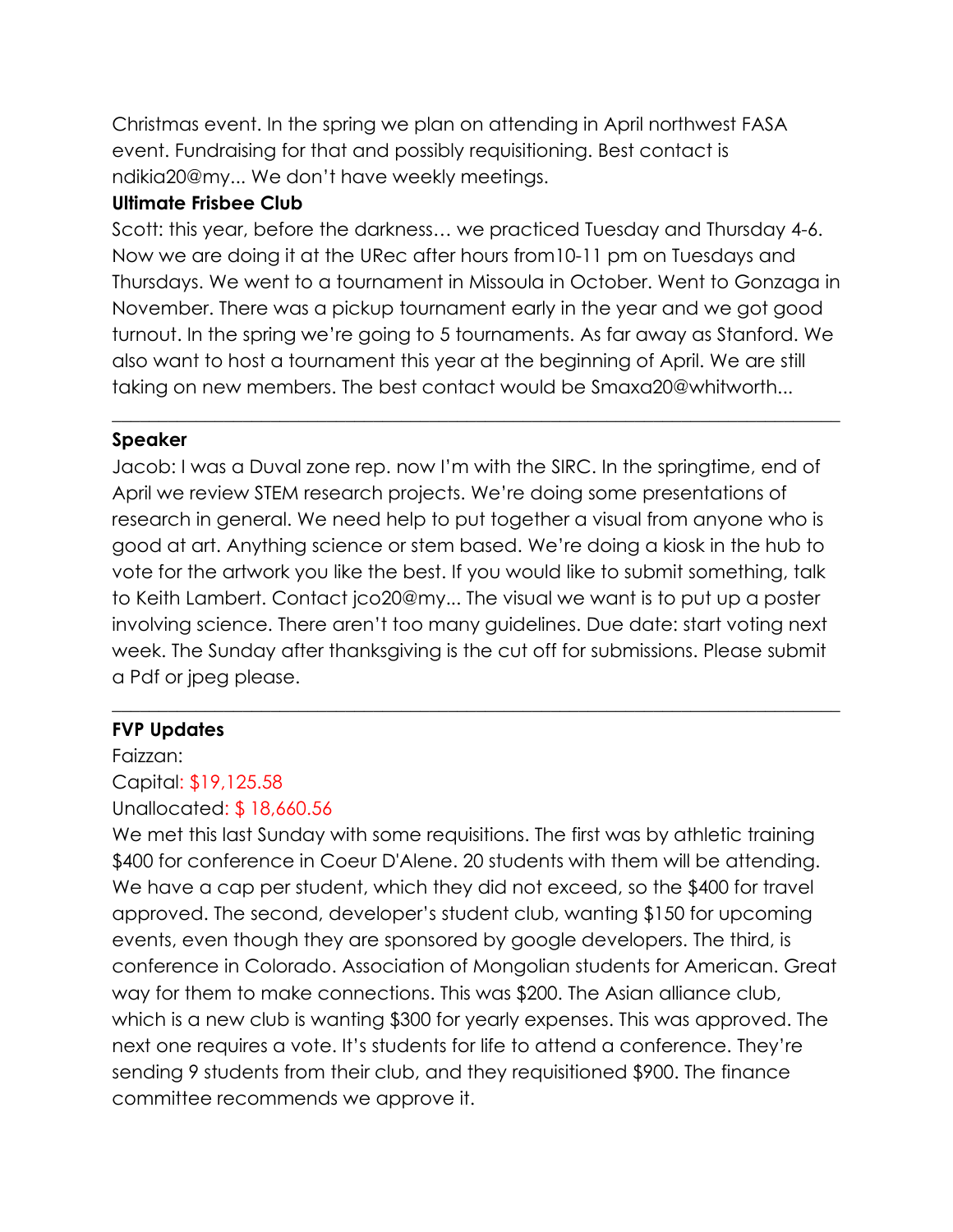Ella: students for life. \$900, which would be \$100 each. It's the largest march for life, thousands of people in attendance. We've been wanting to go for the last 3 years. We need money for airfare and places to stay. We have figured out the housing on our own. \$400 per ticket plus the cost of conference. It would help bring it down to \$200 per person. It's one of the largest pro-life summits. Good to get together with other clubs who have those values.

Cameron: reason why it was \$900?

Levi: I'm on the finance committee, they invited the entire club to go, but only 9 could attend

What happens if they don't raise enough to go?

Faizzan: They don't get the money; they have to submit a reimbursement if they go. Money will stay in our account if they don't go

Emily: I motion to approve the \$900 Seconded by: Hannah In favor:15 | opposed: 1| abstaining: 0 Motion passes

Faizzan: pool table in BJ is broken, Hannah is wanting to replace it

Hannah: So I been trying to get this done for 2 months, originally wanting a pool table from the village, but residence wanted to keep it. Previous tool table has been there for some time, but the leg is broken, pockets are falling out, the rails are falling apart. It's been in bad condition for half a decade and needs a replacement. It's a main community spot for people to play. the cost of \$2178 may seem like a lot, but it comes with delivery and installation and all the things needed to play. They're really durable tables, this is what they put in many residence halls.

 $\_$  , and the set of the set of the set of the set of the set of the set of the set of the set of the set of the set of the set of the set of the set of the set of the set of the set of the set of the set of the set of th

Cam: what's the plan if more things like sticks break?

Hannah: It would be replaced out of resident hall budget. Currently the best stick has a screw on the top. I would put the new ones in the RA closet and have them show ID for more responsibility.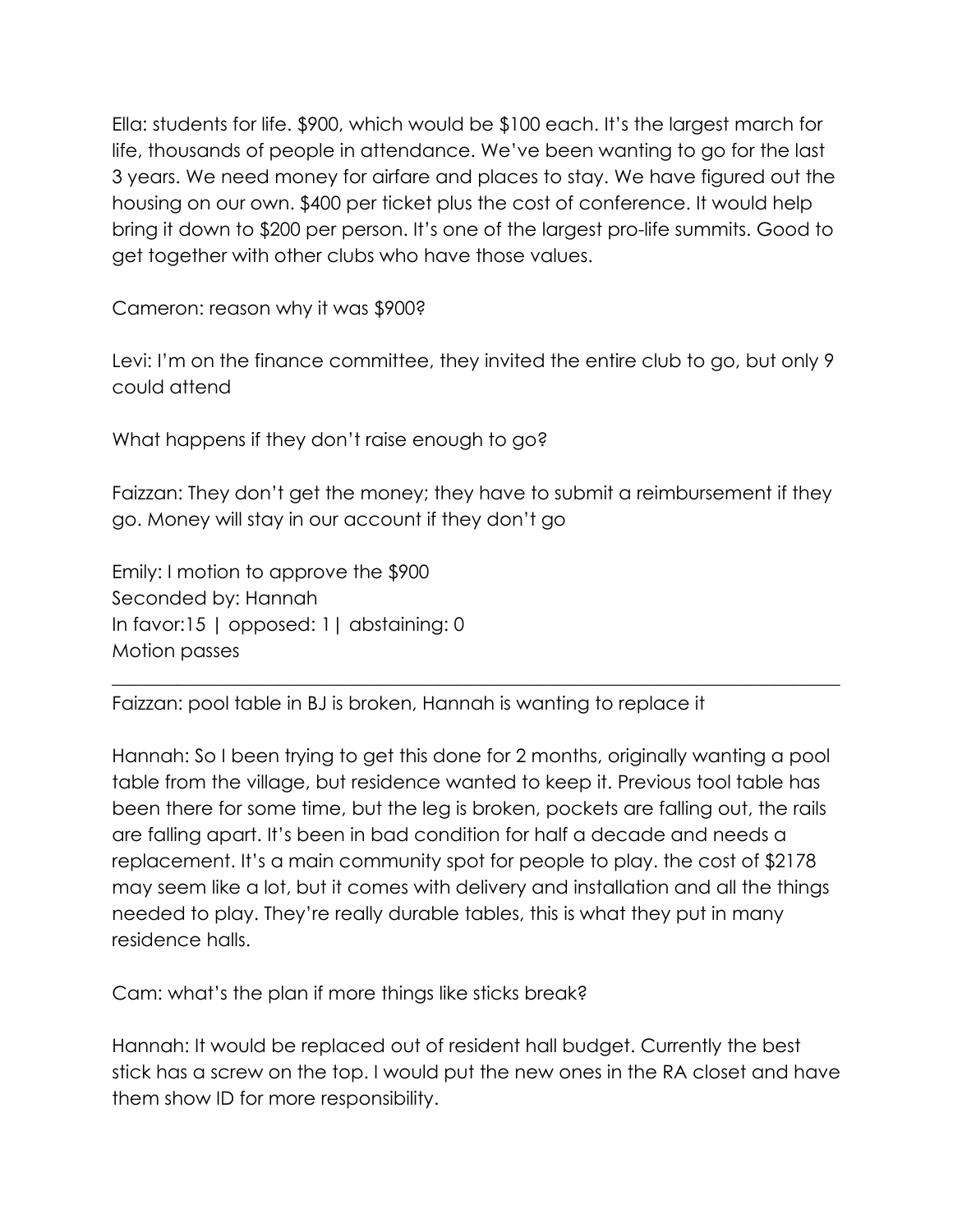Sean: Would you consider it a safety hazard?

Hannah: yeah, one leg is off the ground and could easily take off a toe.

Liz: What are you going to do with the plaques?

Hannah: talked to donors. Basically, we can take it off and put it into storage. \*Hannah exits\*

Laura: I lived there for 2 years. It's a place where people meet up and play together. good for community in BJ. Having lived there, they are lots who have had common conversations, talking there late at night.

Miranda: I don t see a downside to this. Students are paying. Common love language is quality time

Sean: The current one is safety hazard

Parker: I motion to approve the \$2178 for a pool table Seconded by: Levi

Jed: I motion to extend discussion Not seconded Previous motion continues…

In favor: 16 | opposed: 0 | abstaining: 0 Motion passes

Liz: when is the next Finance committee meeting?

Faizzan: I was thinking December 7<sup>th</sup>, but that's not final yet.

Jason: That won't work, there are no ASWU meetings after that

Faizzan: I'll let you know then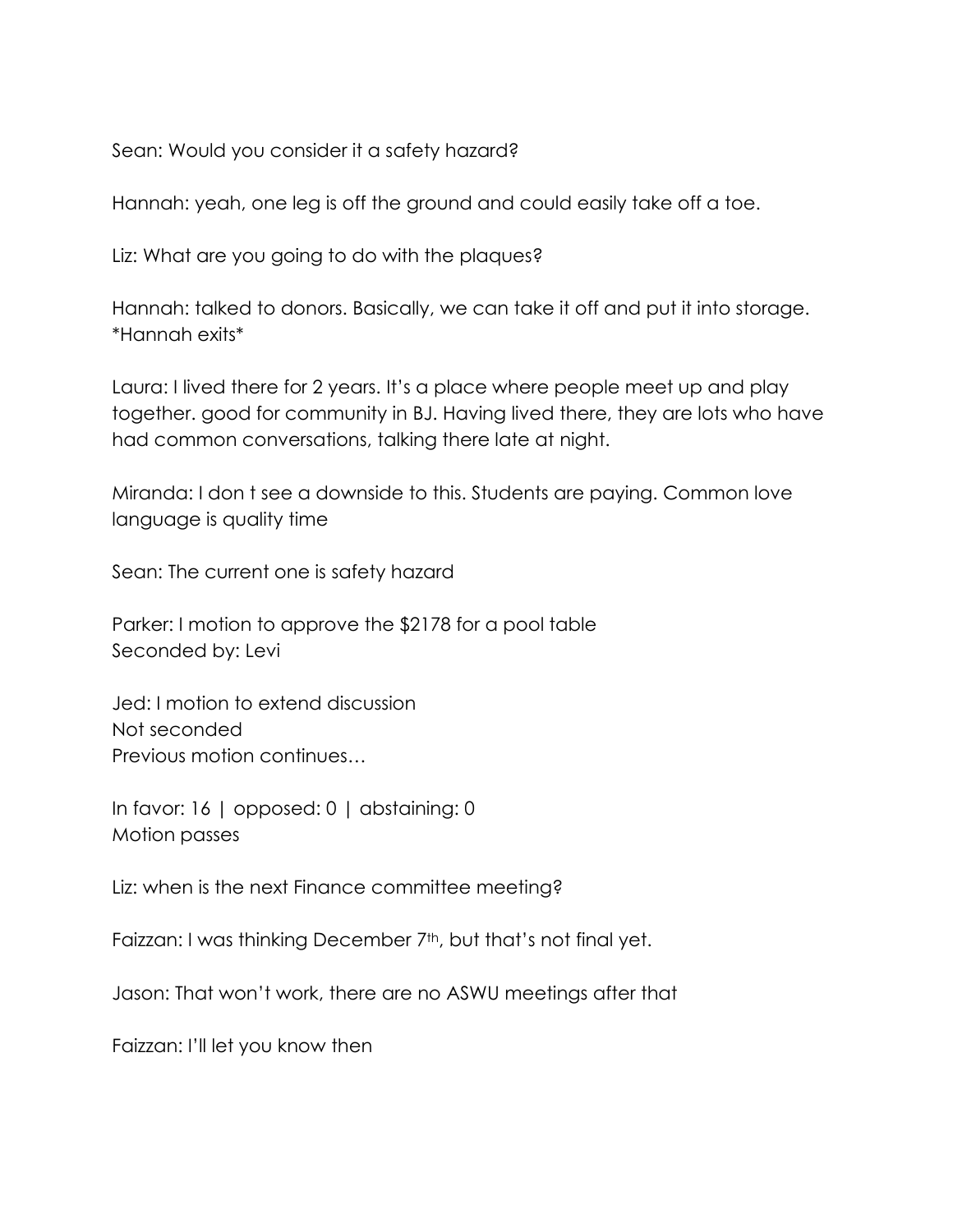#### **EVP Updates**

Daniella: visitor sign in sheet is being passed around. Meal cards are going to be handed to Jason, so go see him after the meeting. Visitors go first. Senators please give updates on sweatshirts; those should be coming in around thanksgiving. Also, service projects for zone reps. You have 3 weeks to get those done. Constituency reports due December 4th. Katie emailed you that list of questions. Student highlight… I don't think she gave me one.

 $\_$  , and the set of the set of the set of the set of the set of the set of the set of the set of the set of the set of the set of the set of the set of the set of the set of the set of the set of the set of the set of th

 $\_$  , and the set of the set of the set of the set of the set of the set of the set of the set of the set of the set of the set of the set of the set of the set of the set of the set of the set of the set of the set of th

Emily: I nominate Grant for helping with bio!

#### **President Updates**

Rohini: university council, all the heads on campus to talk about furthering the campus. Updated campus master plan available in facilities online. Athletic leadership building needing construction ending April 19. Cowles finishing in January 2020. A few physical planning principles: FTMD, which is the term they use for regular students. The first one is trying to cluster academic planning, trying to make walking distance 10 minutes max. ISC is possibly moving to Stewart. Timeline: They are going to be starting to contract and making improvements before Christmas. They are going to not put in brick, because it's not cost affective. The project is very flexible, depending on financing. Three pillars of whitworth evangelicalism. Lordship of Jesus Christ. Ecumenical: the witnesses of how people express their faith. Reformed: acknowledge the history of whitworth with George whitworth. He wanted us to be a university not a bible college. Mind and heart. Ask god any question. Teaching equality. Spiritual formation: why we don't have attendance required to go to chapel. Giving students opportunity to take that. This info is under human resources. Attendance requirements to chapel. Cowles finished before spring January 2020.

Parker: me, Emily, Jason in California this last weekend. In and out and Chick-Fil-A. During this time we saw a bunch of different acts. Looking for acts for spring fest. Lots of bands. Opportunity to go to education sessions: marketing was one I went to. advertising did shipping label stickers, giving them out for free. GeoFilter was another thing. 5 bucks for 20 hours. Lots of good ideas for upcoming events in the spring.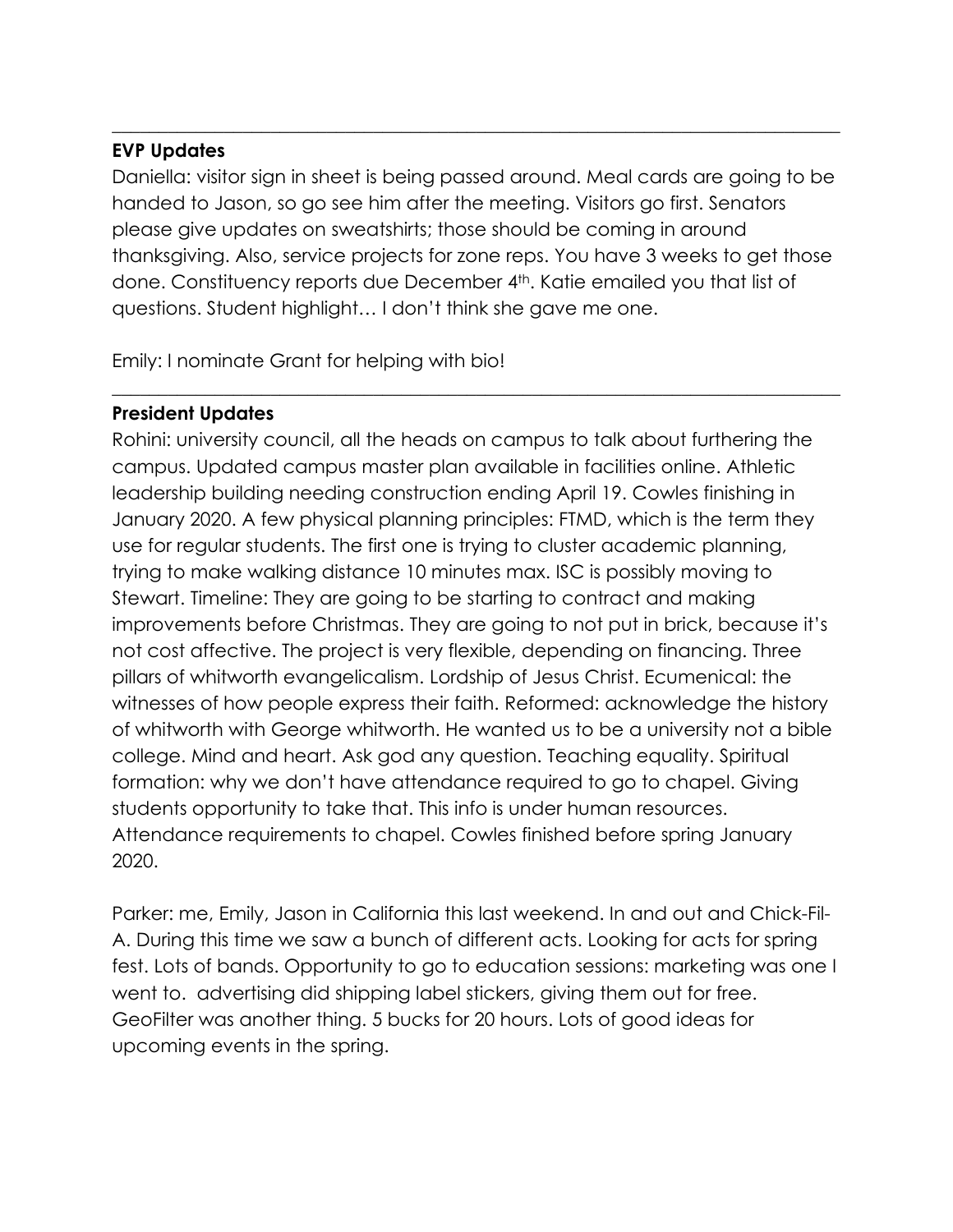Emily: I also went to a marketing workshop, very similar to his. You aren't making an event you're making a mini vacation day. It needs to be better than them doing homework. Lots of good entertainment acts. A couple ideas for comedians in January.

 $\_$  , and the set of the set of the set of the set of the set of the set of the set of the set of the set of the set of the set of the set of the set of the set of the set of the set of the set of the set of the set of th

# **Upcoming Events Cultural Awareness week**

Theresa: for cultural awareness week in full swing, diversity monologue workshop. Writing worship. From 4:30-6 in MPR tomorrow. Tomorrow international from 5-6 committee cultural fit and refreshments in Weyerheuser. 5-9 pm in Weyerheuser. Friday last event is the international festival in dining hall. Collab for multicultural clubs. Lots of events, performances, music, dance, poetry. Show is free. Tickets for dinner cost more. Tonight speaker for Islam and its relation to Christianity. 7pm RTT.

# **Boppell Coffee House**

Kaylyn: coffee house Saturday 8-10 pm hub MPR. I need people to come and make coffee.

Emma: I will

Kaylyn: I also have a family medical emergency. Flying home tomorrow, flying back Saturday. So I'll need help setting up Saturday.

## **Late Skate**

Emily: is in 2 weeks from this Friday. Posters in senator boxes. This morning on tickets at hub info desk. Limited amount of tickets. Ordering stickers with ice skates. We are tableting and will be handing those out

## **Deck the Halls**

Miranda: December 7<sup>th</sup> 8-10:30 pm decorating to represent the movie of harry potter. Discussing it with leadership. If you would like to volunteer please contact me. I need help actually decorating too

## **Senior Christmas Party**

Astrid: get ready to jingle your bells. On December 7<sup>th</sup> from 7-10 Bozarth mansion. Fondue, carolers, cookies. Tickets hopefully on sale by end this week for 5

 $\_$  , and the set of the set of the set of the set of the set of the set of the set of the set of the set of the set of the set of the set of the set of the set of the set of the set of the set of the set of the set of th

**Constituency Reports Off Campus**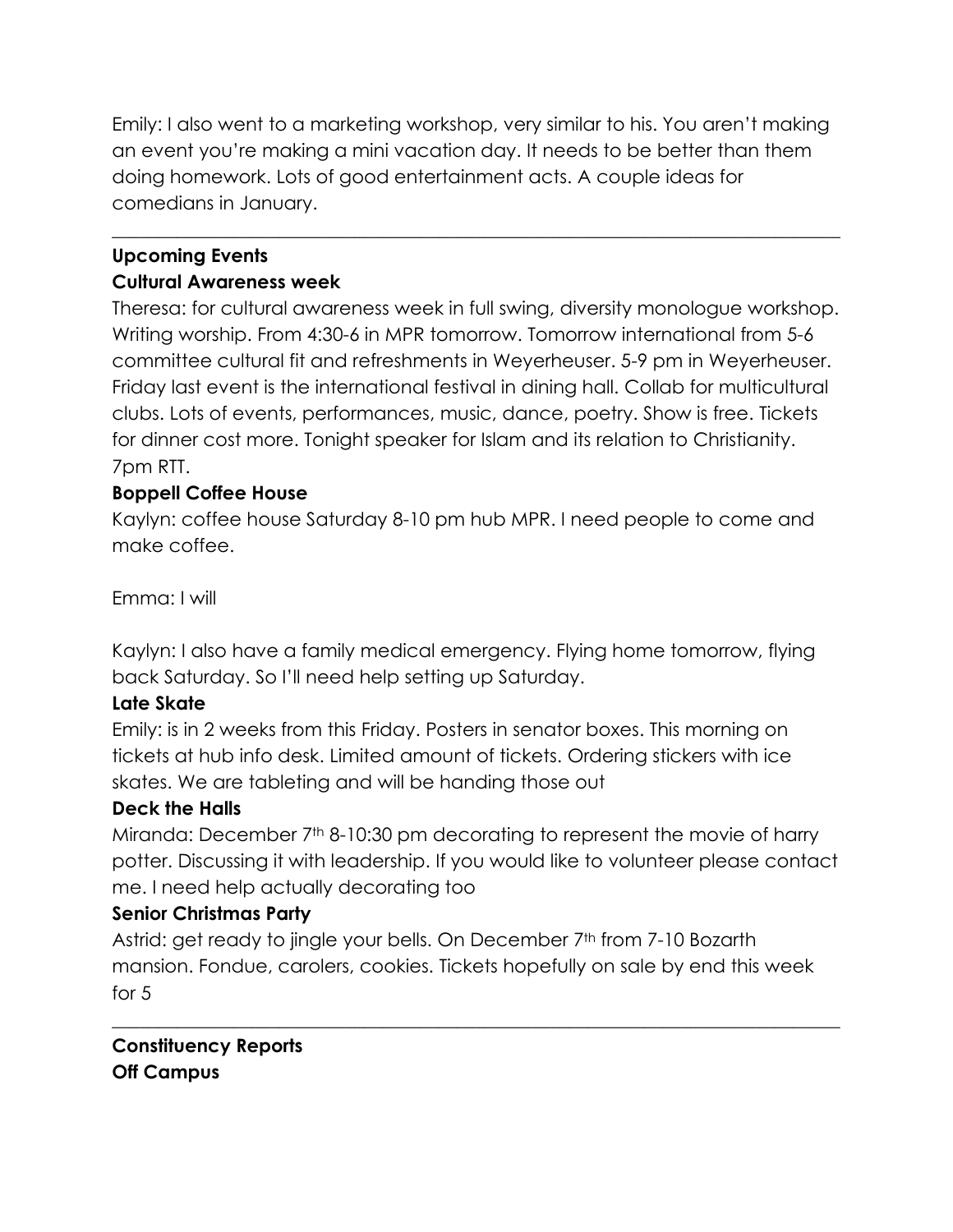Emma: things are good. Working on constituency reports. Which is really hard. Off-campus doesn't typically care. Off-campus minions are helping me out. Other than that people getting over being sick.

## **Theme Houses**

Jorge: people are doing pretty well. Excited to go home for break. Almost done making the survey to send out soon

## **Boppell and village**

Kaylyn: everything is really really great. Ra's are doing a great job at getting people to come to prime times. They had almost 90% response. Sweatshirt: thanks to Levi, sweatshirts are on custom ink. Residence ordering them at their own will.

## **Arend**

Miranda: sweatshirts, are ordered. Predicted to be here 25th-28th. Hopefully the 25hth. We talked about deck the halls in my office hours.

## **McMillan**

Sean: BMac thanksgiving coming up real soon. Residence looking forward to it. Fireplace still broken sadly

#### **Baldwin-Jenkins**

Hannah: we are good. This Saturday event BJ alnighter from 8-1 in the morning. Tons of fun games. Popcorn and pizza. Videos and all sorts of fun times. Not advertising to all of campus, but if someone wants to go, I'm not opposed.

## **Warren**

Daniella: sweatshirts are on the run. We are figuring it out. There were some complications, we are going to get them though. I promise. I think ai mentioned that ill be sending out the survey, getting in it approved by my rd. starting to hang out more in the lounges. Cooking and sharing food with people.

## **Oliver**

Levi: Oliver twist was a blast. Mocktails were a hit. Corn was amazing, recommend him for hire

## **Ballard**

Liz: tonight at 6 is BMac thanksgiving. Fee is 3 or bring desert. We are doing Martinelli's. Lots stressed and changing majors

## **Global Engagement Representative**

Aditi:

## **Duval**

Sam: doing well. Pretty quiet. Ready for thanksgiving break. Sweatshirts are in the works. In process of ordering them.

## **Stewart**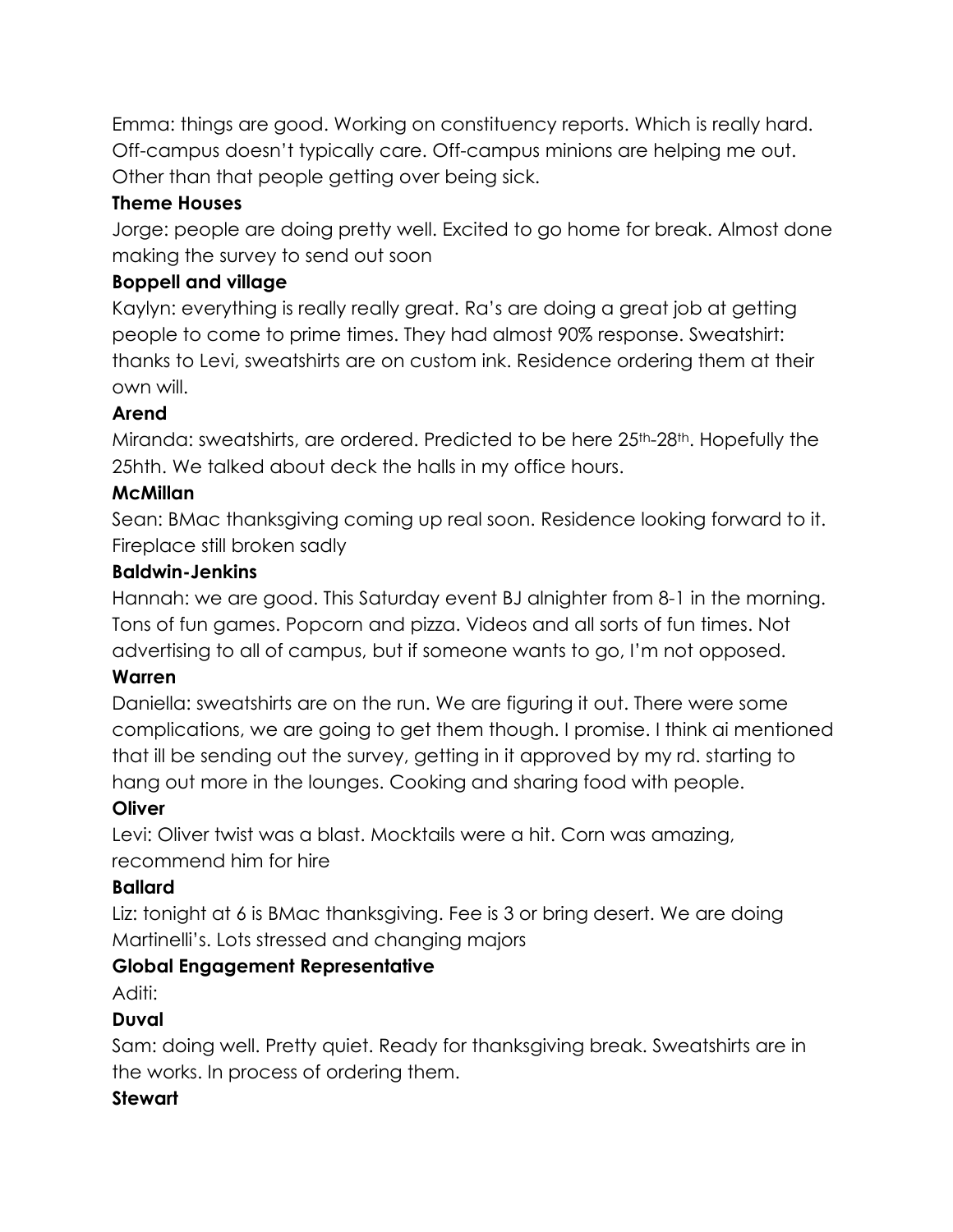Jed: sweatshirts on sale at the hub info desk. Finally go that worked out. Praise god. We are having a lot more fun prime times. Baked potato bar last night. Tonight primetime plus on emotional intelligence

#### **Campus Vibes**

Sophie: there are additional requirements for the image. They are looking for a full poster. 17<sup>th</sup> annual. Saturday April 25<sup>th</sup>. Needs URL and email address. www.Whitworth.edu/sirk

 $\_$  , and the set of the set of the set of the set of the set of the set of the set of the set of the set of the set of the set of the set of the set of the set of the set of the set of the set of the set of the set of th

Parker: had a meeting with Jeremey night. Funding a game show for Jan term. Similar to mafia. Money prize

Laura: Beck Taylor talking about retention. Talked to students who are considering withdrawing because of micro-aggressions, Financial situations and those sorts of things. Make sure to show them we are a good place. The decision is in their hands, not to outside factors.

Abdul: the poster include title Muslim speaker. Previous cultural events. Points made: having a Muslim speaker as the title. antagonizing religion, touching religion topic. The name creates more differences than building it together. The majority of the people. The poster was wrong since the poster was the selling point. The speaker didn't appreciate not having his own name. talked to a couple people. This was going around social media. The poster was made by ASWU, not cultural events. Why does the cultural event coordinator have to ask to make changes to the poster. The poster will be corrected and be remade. This morning new poster made. Talked to Jason to take steps to stop this. The resistance that was put up. Questions that need to be addressed. Is it okay to be doing this? Is this how wee handle conflict? I know it doesn't take a lot to change poster. Had conversations with other people who agreed it was wrong? Mistakes happen. What are we going to do to fix that mistake. It could've been taken care of on Thursday but wasn't taken care of until today. Last year Buddhist speaker. Something new to be learned rather than using their religion to advertise. Hopefully this can be addressed in the future.

Rohini: validate what you're saying. I wish others were here to talk about their prospective. They were using that as place-holder. Once they approved they would put the name in.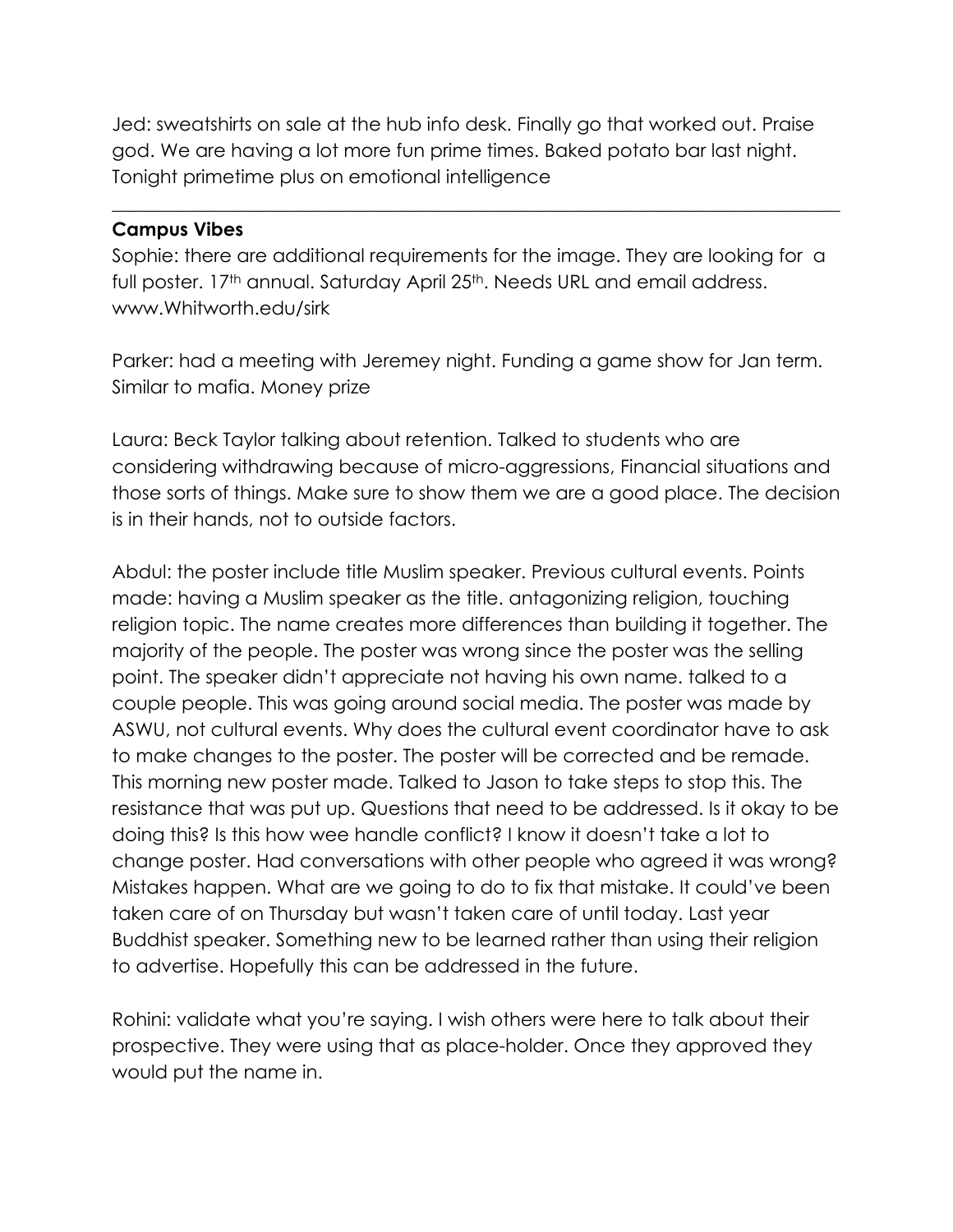Abdul: There was no name change made until today. Old poster is still being posted.

Emma: how can we get the new poster

Sophie: it's on the ASWU story now

Bryn: first assistance and ability meeting today. The meeting started with talking about values for sustainability. Why we care for the climate and how we're affected by it. 2109 Whitworth climate action team. 5000 to carbon off-setting. Starting this spring and continued into next three years. Wanting to increase offcampus travel. Direct increase in carbon footprint. Requiring mandatory fee. Taken to administration within the year. Adding 30 into the thousands of dollars. Does that increase students fees. Different evaluations. Parking and space on campus. Decreasing cars brought to campus. Big push to keep forests. Not necessary. Limiting cars for freshman or passes in general. Going to be discussed within the next year. Any questions contact me.

Jed: talked with on of my constituents, attended Dr. Folsomes talk. He is an acentric speaker, getting in the way of his content. Was wondering what she was supposed to get out of it. Didn't find a message from his presentation.

Kalyn: young Americans for freedom: let us ever be aware of the destructive influences and arrogances of the left. There are differing views on this campus. Not okay to call people out like that. I feel like this poster shouldn't have been approved

Jason: check with Tim Coldwell.

Emily: back to what Laura said. Something I learned at NACA. Something they tried was having their students leaders meet someone new. Then we can reach people who don't feel connected on campus. ASWU is open to everybody. Recommend trying to meeting someone new every day.

Daniella: email sent out for additions for a play we are having in march. A lot was sent to latin-x community. So if your constituents have received one, recommend it. Great opportunity to represent our culture. Sometimes we get worried when the actors aren't played by latin-x. I thought about auditioning.